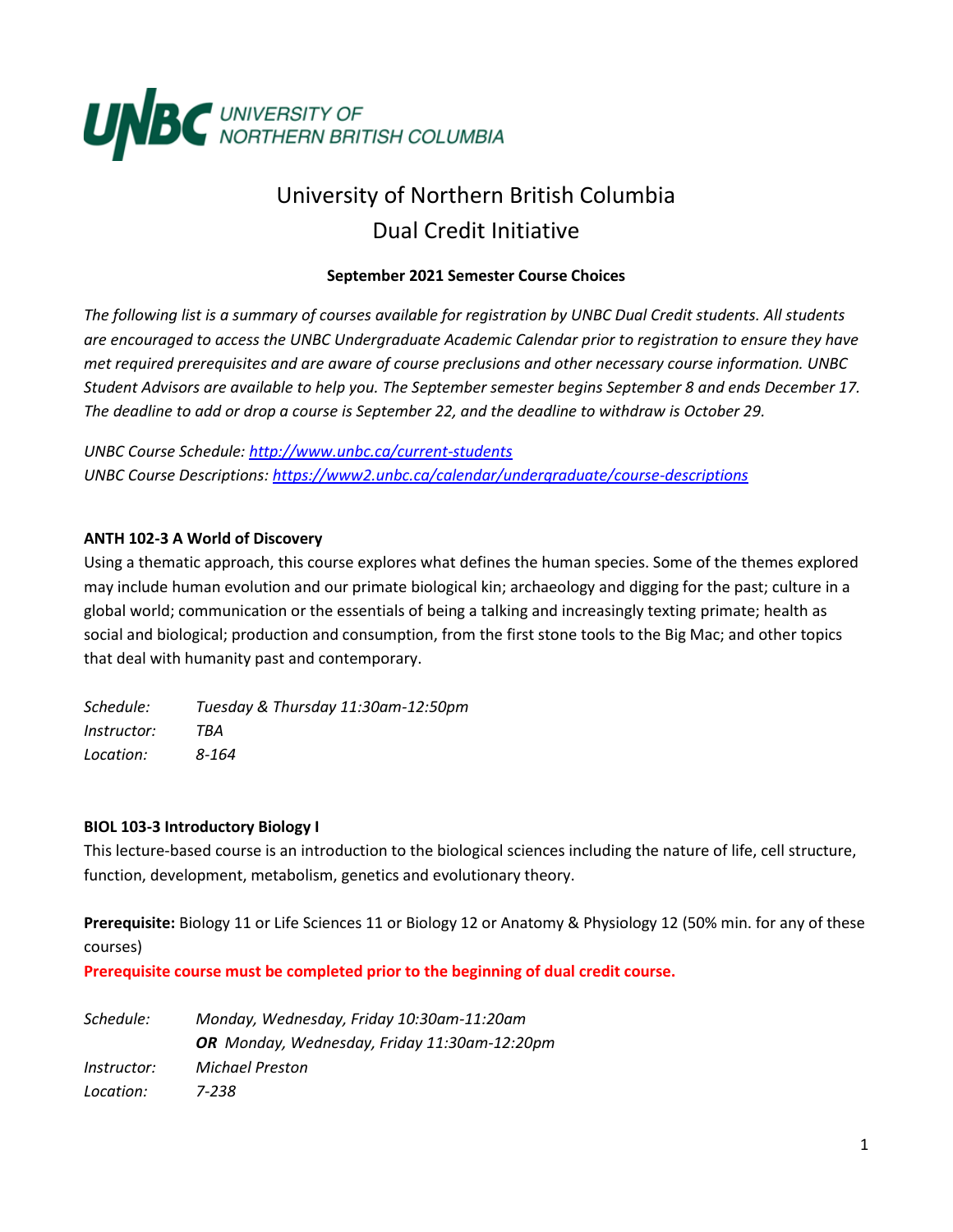Note: Students may register in the corresponding BIOL 123-1 lab; however, it is not required.

## **BIOL 123-1 Introductory Biology I Laboratory**

This laboratory-based course introduces students to techniques in the biological science, closely following the lecture organization in BIOL 103-3. Students normally take this course concurrently with BIOL 103-3 as the lab component complements the lecture, but should check the relevant program requirements to see if the lab is required. (Note: not all programs require both the lecture and lab components.)

*Schedule: Numerous 3-Hour Lab Sections Available Instructor: Jenia Blair Location: 8-322*

## **CHEM 100-3 General Chemistry I**

The first course in a two-course lecture-based sequence of chemistry courses emphasizing the basic principles of chemistry. Topics include: classification of matter, periodic properties of elements, atomic and molecular structure, stoichiometry, chemical reactions, thermochemistry, chemical bonding and an introduction to organic chemistry. Students requiring the first year laboratory courses in their program of study are encouraged to enrol in CHEM 120-1 concurrently.

**Prerequisite**: MATH 115 Minimum Grade of D- or PreCalculus 12 (50%) or Principles of Math 12 (50%) **Prerequisite course must be completed prior to the beginning of dual credit course.**

| Schedule:          | Monday, Wednesday, Friday 10:30 am - 11:20 am      |
|--------------------|----------------------------------------------------|
|                    | OR Monday, Wednesday, Friday 11:30 am $-$ 12:20 am |
| <i>Instructor:</i> | Umesh Parshotam                                    |
| Location:          | 7-238                                              |

## **CHEM 110-1 Chemistry of Everyday Life**

A lecture-based chemistry course for non-science majors which presents the chemistry of substances of our everyday world and discusses real-world societal issues that have important chemistry components. Environmentally relevant topics including the ozone layer and its depletion, global warming, and acid rain will be studied. The use of energy in our society in its various forms will be looked at from a chemical perspective. The importance and implications of using man-made materials and drugs will be discussed. A discussion of these topics will give students a fundamental background in chemistry, and allow them to better understand issues of relevance to our modern industrial society.

*Schedule: Tuesday, Thursday 4:00 pm – 5:20 pm Instructor: Todd Whitcombe Location: 8-164*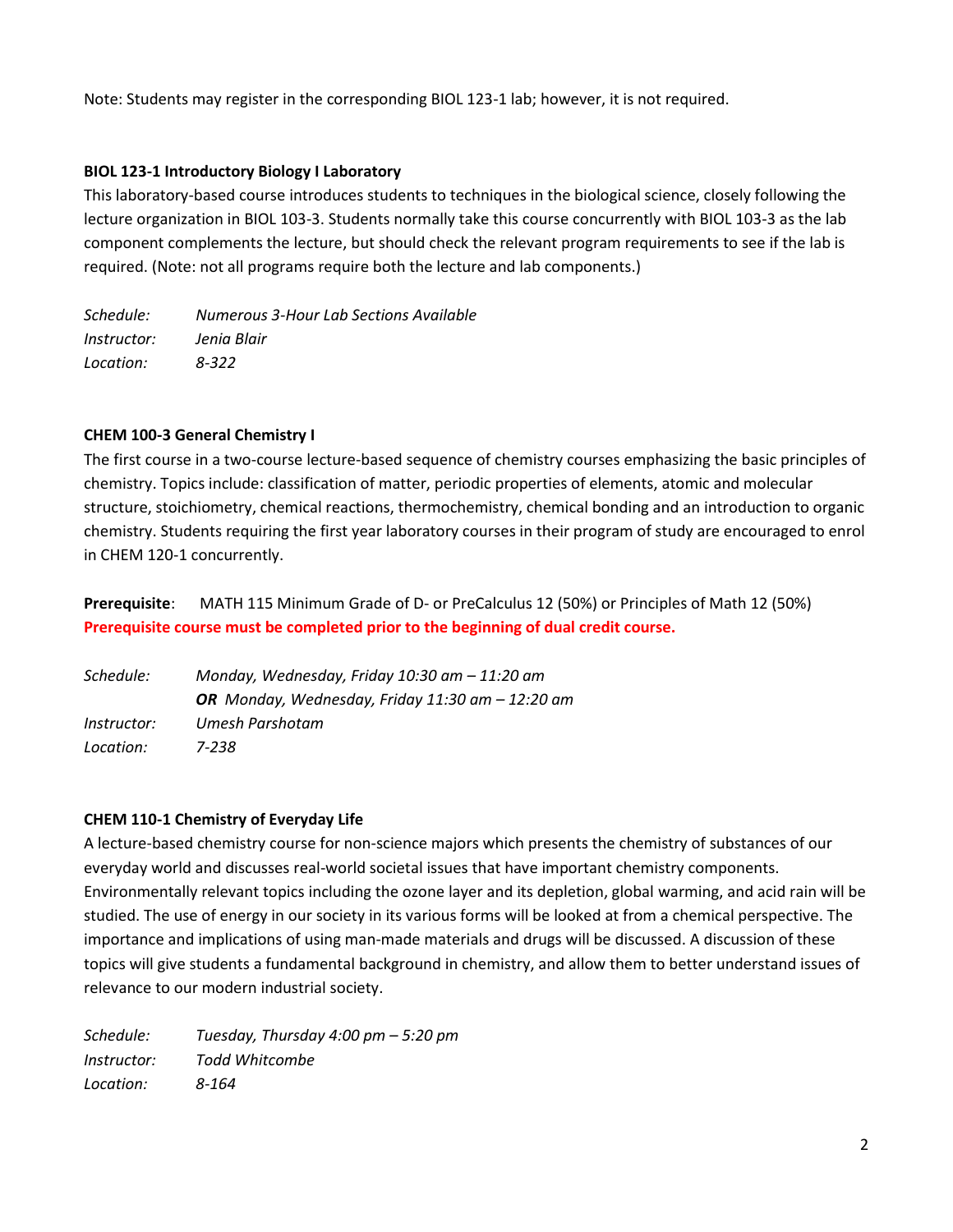## **CHEM 120-1 General Chemistry Laboratory I**

A laboratory half-course designed to accompany CHEM 100-3 and introduce basic chemistry laboratory procedures. Experiments will be performed which complement the material presented in CHEM 100-3.

| Schedule:          | Numerous 3-Hour Lab Sections Available |
|--------------------|----------------------------------------|
| <i>Instructor:</i> | Lab Instructor                         |
| Location:          | 8-421                                  |

## **COMM 100-3 Introduction to Canadian Business**

This course is an overview of the Canadian business environment, forms of organizations, the management function, and an introduction to the functional areas of business management. The course includes the challenges and opportunities facing small business.

| Schedule:          | Monday 6:00pm-8:50pm |
|--------------------|----------------------|
| <i>Instructor:</i> | L. Charles Scott     |
| Location:          | 8-166                |

## *OR*

| Schedule:          | Monday, Wednesday 4:00pm-5:20pm |
|--------------------|---------------------------------|
| <i>Instructor:</i> | Julius Bankole                  |
| Location:          | 5-154                           |

## *OR*

*Schedule: No Set Time Instructor: Julius Bankole Location: Online*

## **CPSC 100-4 Computer Programming I**

This course introduces the fundamental concepts of programming from and object-oriented perspective. Topics include fundamentals of programming style, syntax, data types, arithmetic and logical expressions, assignments, control structures, arrays, functions, file i/o, classes, inheritance, and dynamic storage allocation. The course emphasizes the development of problem solving and programming skills, including testing techniques and the use of debugging tools. Students must also register in a lab and a tutorial section.

**Prerequisite:** Principles of Math 12 or Precalculus 12 (50% or Better) **Prerequisite course must be completed prior to the beginning of dual credit course.**

*Schedule: Monday, Wednesday 4:00pm-5:20pm Instructor: Waqar Haque Location: 8-164*

**NOTE:** There is a tutorial requirement (1.5 hour/week) and a lab requirement (1.5 hour/week) for this course. Numerous choices available.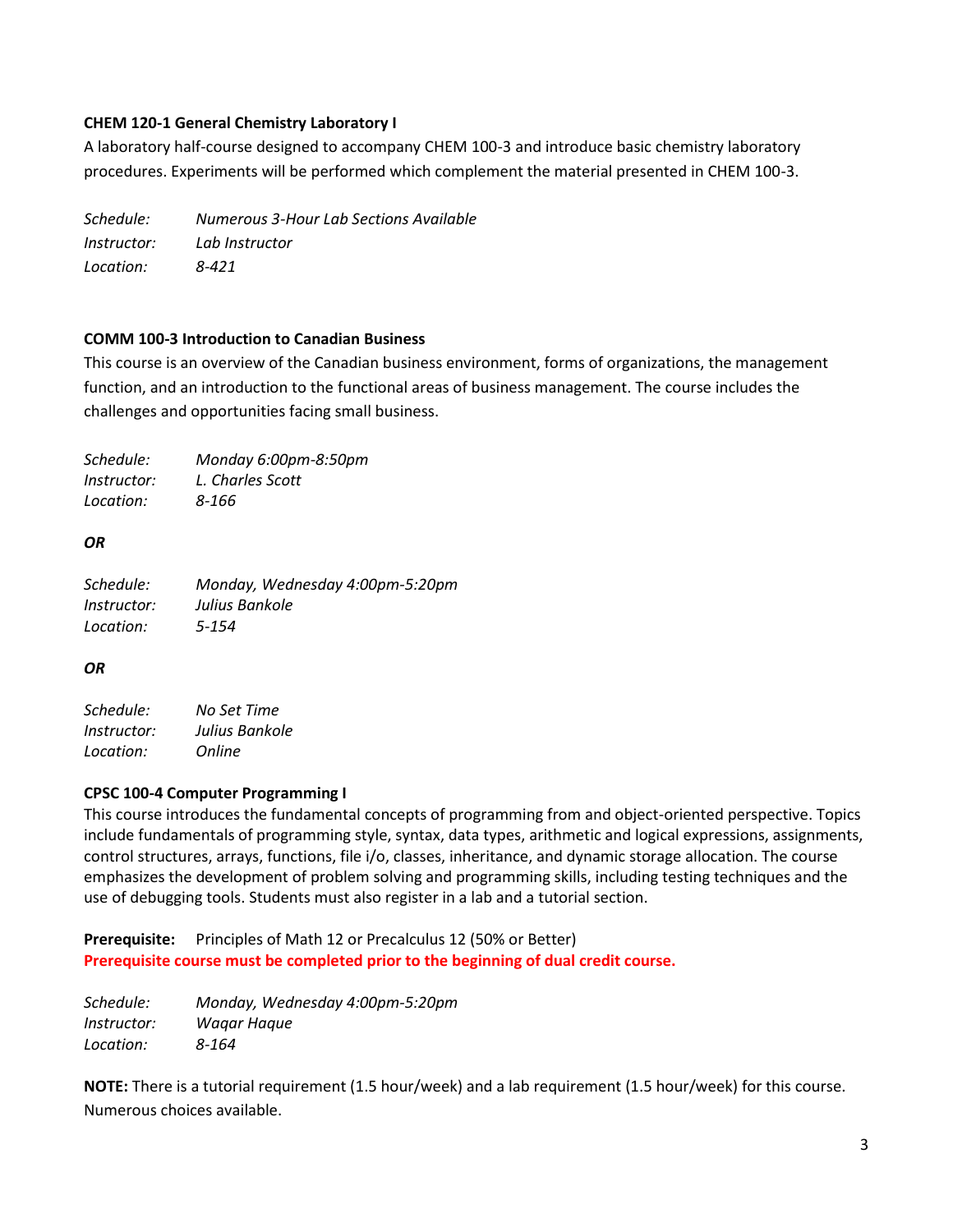## **CPSC 141-3 Discrete Computation Math I**

This course provides an introduction to set theory, elements of combinatorics and probability theory, logical and formal reasoning using predicate and propositional calculus, together with narrative proof techniques. Other topics include well-ordered sets, recursive definitions and mathematical induction; introductory number theory including the division algorithm, Euclidean algorithm, prime numbers and the fundamental theorem of arithmetic; properties of functions and relations including bijections, projections, inverses, composition, and Cartesian products.

**Prerequisite:** Principles of Math 12 or Precalculus 12 (50% or Better) **Prerequisite course must be completed prior to the beginning of dual credit course.**

*Schedule: Monday, Wednesday, Friday 11:30am-12:20pm Instructor: Liang Chen Location: 7-150*

## **ECON 100-3 Microeconomics**

The interactions of households, firms and government policies. An analysis of how different economic agents interact to determine what is produced, how it is produced and to whom it is distributed.

*Schedule: Tuesday, Thursday 10:00am-11:20am Instructor: Karima Fredj Location: 8-164*

# **ECON 101·3 Macroeconomics**

The determinants of unemployment, inflation and growth focusing on Canada's macroeconomics performance.

*Schedule: Monday, Wednesday 2:30pm-3:50pm Instructor: Leandro Freylejer Location: 8-164*

# **EDUC 101-3 Introduction to Education**

This course is intended to provide students with an understanding of the basic issues facing elementary and secondary teachers in Canadian schools. The topics to be covered include: social, emotional, cognitive and physical development, classroom management, social and economic issues, gender, multiculturalism, teacher characteristics, special needs, and reflective practice. It introduces students to the values, concepts, expectations, and responsibilities of classroom teachers. The course will also acquaint students with the British Columbia Teachers' Federation Guide to Professional Practice.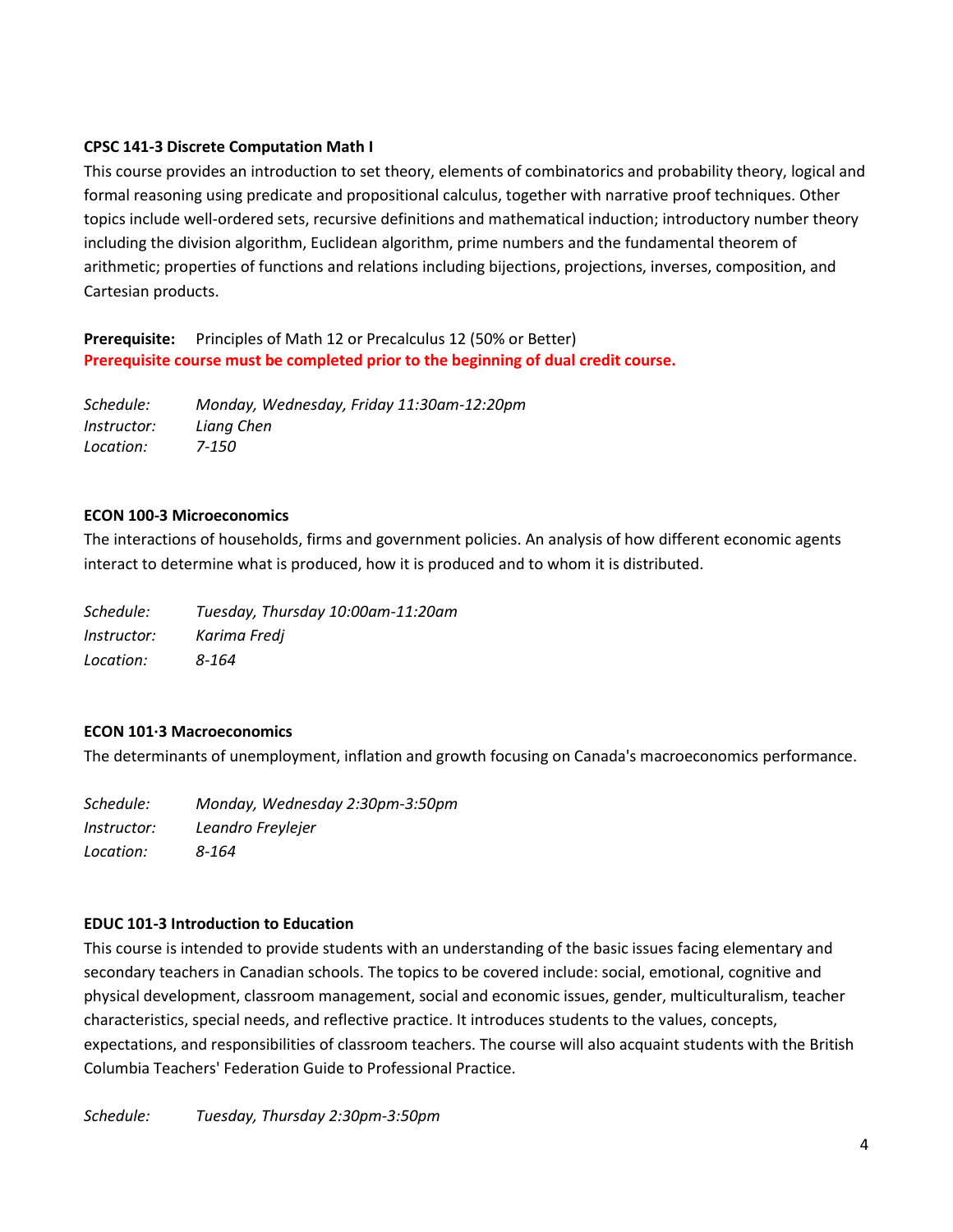*Instructor: Fraser Earl Location: Online*

## **ENGL 100-3 Intro to Literary Structures**

This course provides an introduction to the reading of the three major genres: poetry, fiction, and drama. The course introduces the students to the basic structural principles and rhetorical strategies of literary texts by observing structural and rhetorical theory applied to specific poems, fictions, and plays.

*Schedule: Tuesday, Thursday 8:30am-9:50am Instructor: Troy Bordun Location: Online*

## **ENGL 104-3 Introduction to Film**

This course provides an introduction to the study of film through a detailed examination of a range of films.

| Schedule:          | Monday, Wednesday 11:30am-12:50pm |
|--------------------|-----------------------------------|
| <i>Instructor:</i> | <b>Troy Bordun</b>                |
| Location:          | <i>Online</i>                     |

## **ENGL 120-3 Canadian Indigenous Literature**

This course offers an introduction to the study of Canada's Indigenous literatures, including traditional oral narratives, drama, poetry, and fiction.

*Schedule: Monday, Wednesday 8:30am-9:50am Instructor: Blanca Schorcht Location: 5-184*

## **ENGL 170-3 Writing and Communication Skills**

Students will be taught how to construct an argument, and how to assemble and present an academic essay. There will be regular practice in writing well. The course includes library research and an oral presentation, and may also include computer skills.

*Schedule: Monday, Wednesday, Friday 10:30am-11:20am Instructor: Jennifer Bomford Location: 5-175*

*OR*

*Schedule: Tuesday, Thursday 8:30am-9:50am Instructor: Abigail Ward*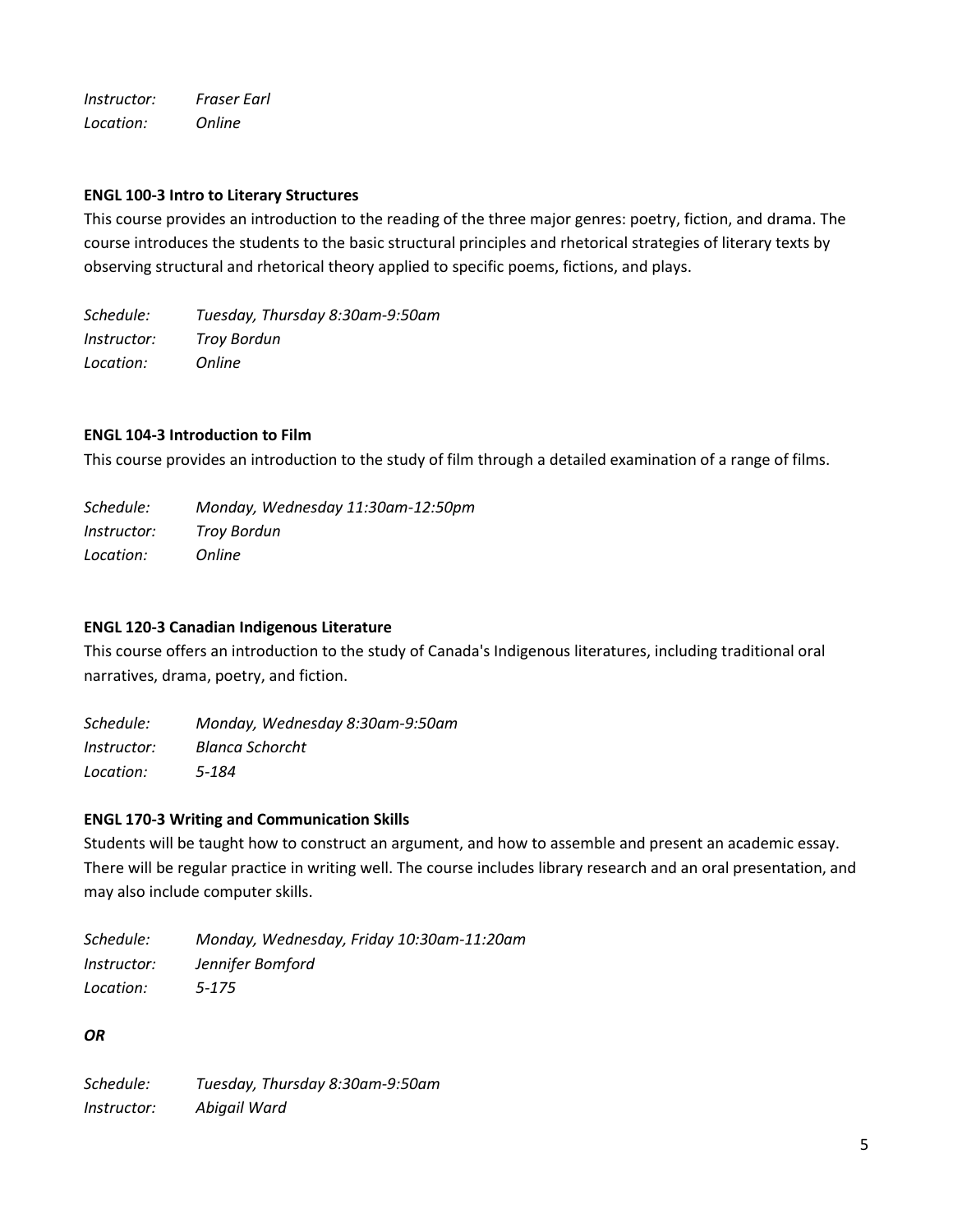*Location: Online*

*OR*

*Schedule: Tuesday, Thursday 8:30am-9:50am Instructor: Fatemeh Namaei Location: Online*

# **ENPL 104-3 Introduction to Planning**

This course introduces students to the practice of planning and an overview of the history, techniques and applications in planning. The course emphasizes the role of the public, politicians, and planners in the field of planning.

*Schedule: Friday 8:30am-11:20am Instructor: Theresa Healy Location: 8-127*

# **ENVS 101-3 Introduction to Environmental Citizenship**

This course provides an introduction to the concept of "environmental citizen", and to the foundational elements of environmental studies, including social, ecological, humanistic and indigenous approaches to understanding human interactions with the natural environment. Development of skills in written communications is emphasized.

*Schedule: Tuesday, Thursday 11:30am-12:50pm Instructor: Sinead Earley Location: 5-183*

# **FNST 100-3 The Aboriginal Peoples of Canada**

This course is an introduction to the languages, history, culture and enduring presence of the aboriginal people of Canada, intended to explore the range of aboriginal social formations, both past and present, and to consider the future. Oral, written, and archaeological records will be examined. Special attention will be given to the crucial economic, social, and spiritual contacts that exist within aboriginal societies, as well as to materials on the changes that have occurred since the advent of the Europeans.

*Schedule: Monday, 6:30pm-9:20pm OR Tuesday, 11:30am-2:20pm Instructor: Tannis Reynolds Location: 5-158*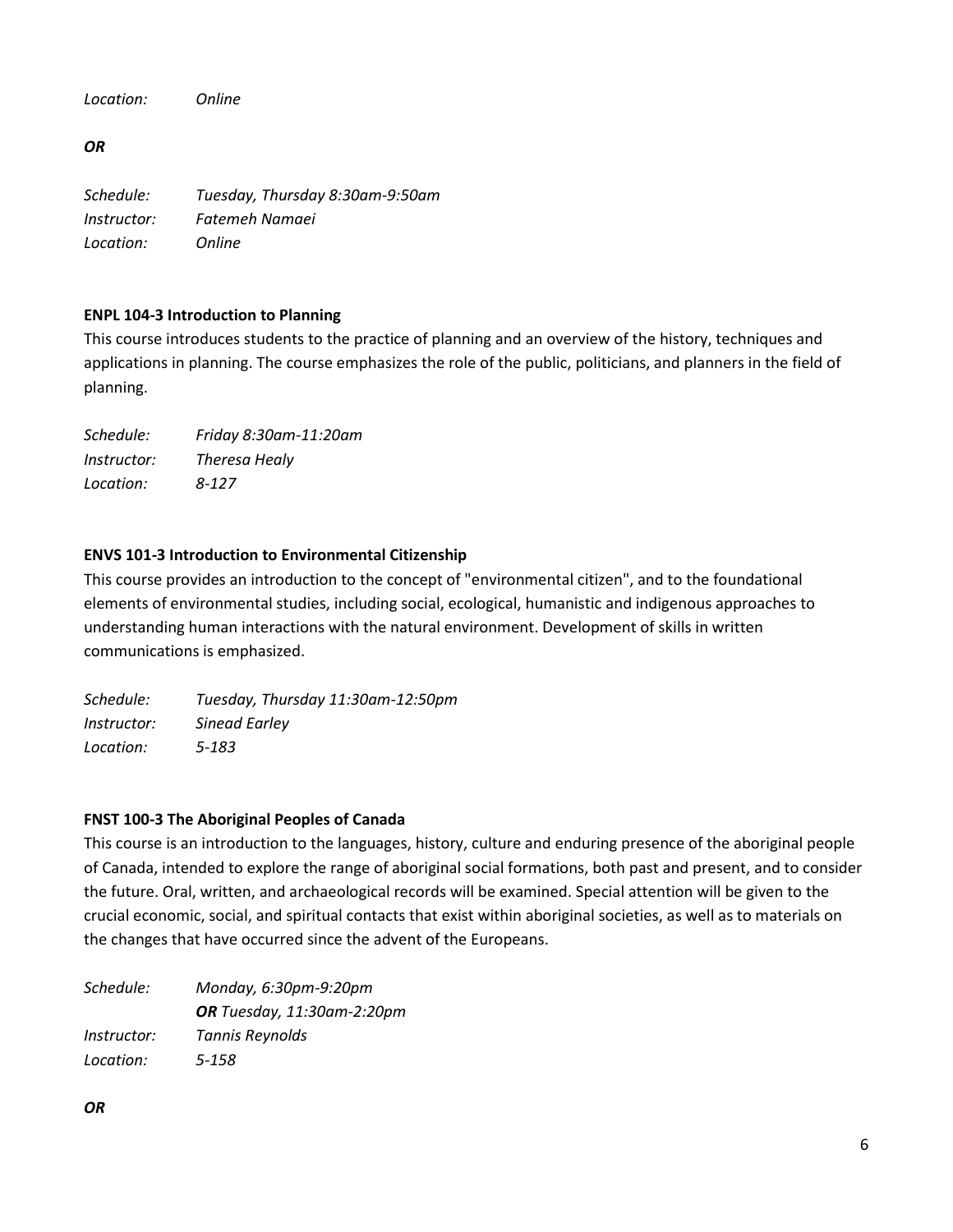*Schedule: Thursday, 2:30pm-5:20pm Instructor: Tannis Reynolds Location: Online*

#### **FNST 133-3 Dakelh/Carrier Language: Level 1**

This course provides an introduction to the conversational and written elements of the Dakelh / Carrier language.

*Schedule: Monday, Wednesday, Friday 8:30am-9:20am Instructor: TBA Location: 5-171*

#### **GEOG 101-3 Planet Earth**

This course examines pressing global issues such as how 10 billion people will live in a world of finite resources, increasing mobility, and rising inequality. Students learn about core human geography concepts as a means to make sense of humanity's place in the world. This examination includes the multifaceted ways in which human societies inhabit and transform the Earth's natural environments, the interconnectedness of places and different ways in which societies respond to widespread challenges.

*Schedule: Monday, Wednesday, Friday 5:30pm-6:20pm Instructor: Neil Hanlon Location: 8-164*

#### **HHSC 101-3 Introduction to Health Sciences I: Issues and Controversies**

This course provides a review of current issues and controversies with respect to individual and population health. Topics covered include infectious disease, cancer, genetic disease, behavioural determinants of health, addictive behaviour, eating behaviour and the role of nutrition in chronic disease.

| Schedule:          | Monday, Wednesday, Friday 8:30am-9:20am |
|--------------------|-----------------------------------------|
| <i>Instructor:</i> | TBA                                     |
| Location:          | 8-164                                   |

#### **HIST 190-3 World History to 1550**

This course explores the history of Asia, Africa, Europe and the Americas from human origins to 1550. Although the course is organized chronologically, it does not cover all or even most aspects of World History during this time period. Rather, it focuses on certain themes to consider the development of various civilizations. At the same time, students work on developing their skills as historians by reading, writing and discussing primary and secondary sources through a number of different historical lenses.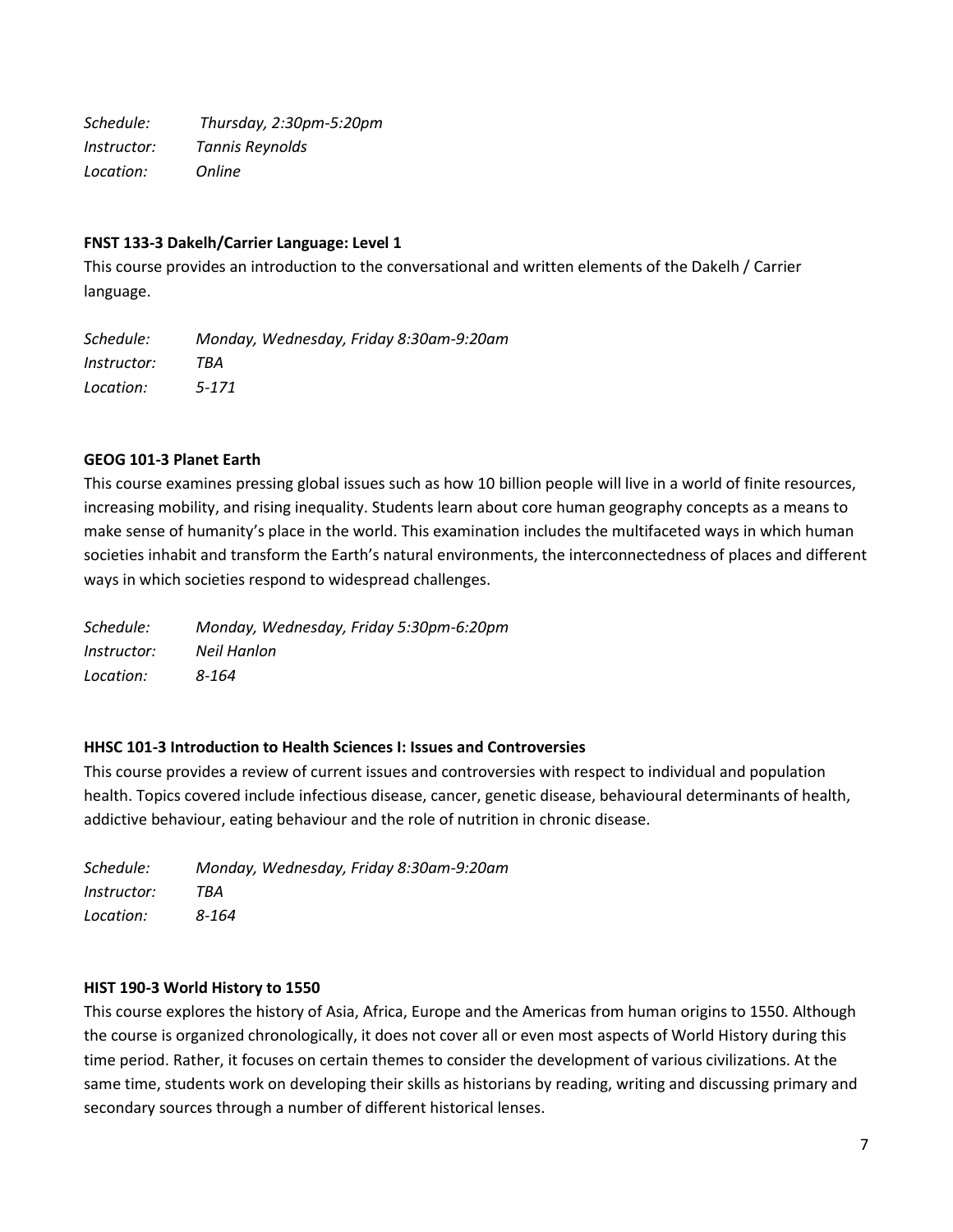| Schedule:          | Monday, Wednesday 12:30pm-1:20pm |
|--------------------|----------------------------------|
| <i>Instructor:</i> | Dana Wessel Lightfoot            |
| Location:          | TBA - Hybrid On-Campus/Online    |

**NOTE:** There is a tutorial requirement for this course (1 hour/week). Numerous choices available.

## **INTS 100-3 Introduction to Global Studies**

This foundation course introduces students to the study of international and global structures, actors, processes, ideas, issues, and events with the aim of understanding and explaining large-scale change in our world. The course is organized around four "great domains" of global studies: environment and sustainability; culture and diversity; politics, security and social justice; and economy and international development.

| Schedule:          | Tuesday, Thursday 8:30am-9:20am |
|--------------------|---------------------------------|
| <i>Instructor:</i> | <b>Heather Smith</b>            |
| Location:          | <i>Online</i>                   |

**NOTE:** There is a tutorial requirement for this course (1 hour/week). Numerous choices available.

## **INTS 121-3 Beginning Japanese I**

This introductory Japanese language course focuses on the four basic linguistic skills of listening, speaking, reading, and writing. Students learn typical daily vocabulary and are introduced to Japanese culture through the language. Students learn two phonetic alphabets, hiragana and katakana, as well as approximately 60 kanji (Chinese characters). This course is designed for students who have no prior knowledge of the Japanese language. It is not open to native speakers. Permission of the instructor is required for students who have completed Grade 10 Japanese or equivalent courses, or who have at least one Japanese speaking parent.

| Schedule:          | Tuesday, Thursday 11:30am-12:50pm         |
|--------------------|-------------------------------------------|
|                    | <b>OR</b> Tuesday, Thursday 2:30pm-3:50pm |
| <i>Instructor:</i> | Ami Hagiwara                              |
| Location:          | $5 - 153$                                 |

**NOTE:** There is a lab requirement for this course (1 hour/week). Numerous choices available.

## **INTS 171-3 Beginning French I**

This introductory French language course focuses on the four basic linguistic skills of listening, speaking, reading and writing. Practice of good pronunciation is stressed. Students learn typical daily vocabulary and are introduced to French culture through the language. This course is designed for student who have no prior knowledge of the French language. It is not open to native speakers. Permission of instructor is required for students who have completed Grade 10 French or equivalent courses.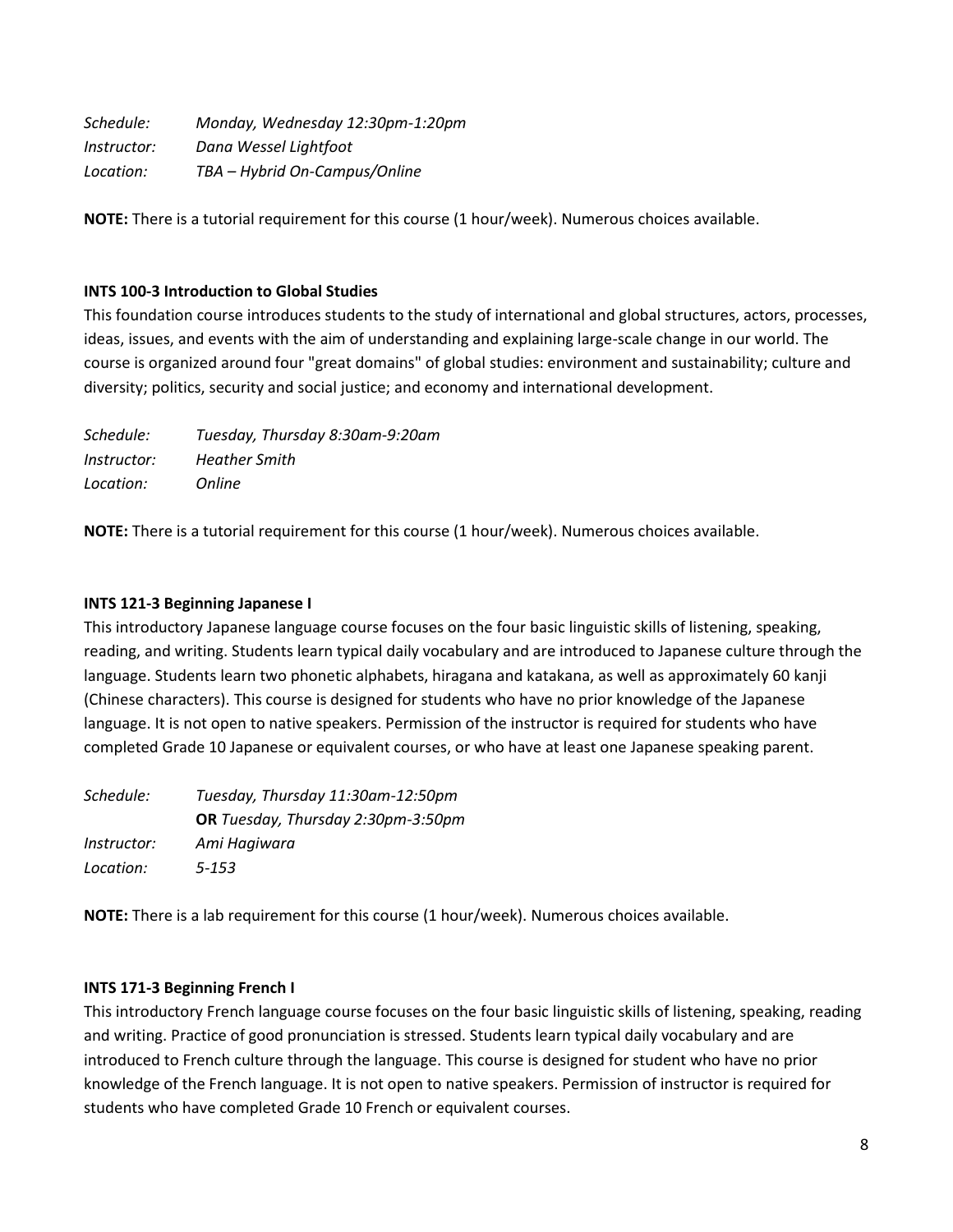*Schedule: Monday, Wednesday 6:00pm-7:20pm Instructor: TBA Location: 5-153*

**NOTE:** There is a lab requirement for this course (1 hour/week). Numerous choices available.

## **INTS 181-3 Beginning Spanish I**

This introductory Spanish language course focuses on the four basic linguistic skills of listening, speaking, reading, and writing. Students are also introduced to Spanish culture through the language. This course is designed for students who have no prior knowledge of the Spanish language. It is not open to native speakers. Permission of the instructor is required for students who have prior knowledge of Spanish or who have completed Grade 10 Spanish or equivalent courses.

| Schedule:          | Tuesday, Thursday 11:30am-12:50pm |
|--------------------|-----------------------------------|
| <i>Instructor:</i> | TBA                               |
| Location:          | <i>Online</i>                     |

**NOTE:** There is a lab requirement for this course (1 hour/week). Numerous choices available.

## **MATH 100-3 Calculus I**

This course is an introduction to the calculus of one variable, primarily for majors and students in the sciences. Topics include functions of one variable; inverses; limits; continuity; the difference quotient and derivatives; rules for differentiation; differentiability; the mean value theorem; the differential; derivatives of trigonometric, logarithmic and exponential functions; l'Hôpital's rule; higher derivatives; extrema; curve sketching; Newton's method; antiderivatives; definite integrals; the fundamental theorem of calculus; integrals of elementary functions; area between curves; and applications of integration. Students use Maple software in this course.

Prerequisite: Principles of Math 12 or PreCalculus 12 (67% or Better) **Prerequisite course must be completed prior to the beginning of dual credit course.**

| Schedule:          | Monday, Wednesday, Friday 8:30am-9:20am    |
|--------------------|--------------------------------------------|
|                    | OR Monday, Wednesday, Friday 2:30pm-3:20pm |
| <i>Instructor:</i> | TBA. Brian Schaan                          |
| Location:          | 7-212                                      |

**NOTE:** There is a lab requirement for this course (1 hour/week). Numerous choices available.

## **MATH 101-3 Calculus II**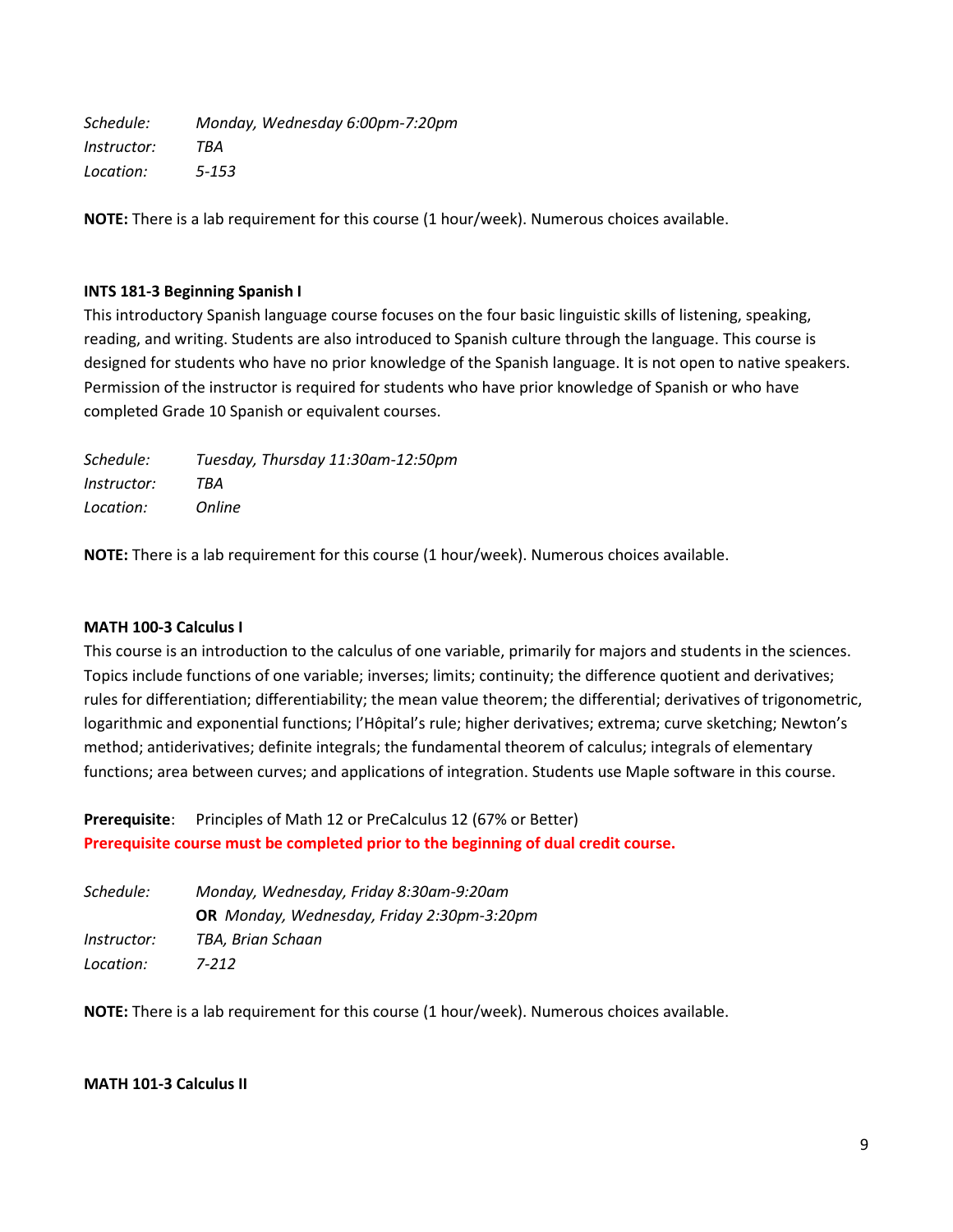This course is a continuation of MATH 100-3. Areas of study include the definition of the natural logarithm as an integral and of the exponential function as its inverse, integration by parts, miscellaneous techniques of integration, improper integrals, volumes by slicing and by shell techniques, the trapezoidal rule and Simpson's rule, infinite sequences and series, Taylor series, masses, volumes, moments, centre of mass, first order linear differential equations, definition of partial derivatives. All sections of this course are taught using Maple software.

**Prerequisite**: MATH 100 or MATH 105 (C- or Better) **Prerequisite course must be completed prior to the beginning of dual credit course.**

*Schedule: Monday, Wednesday, Friday 9:30am-10:20am Instructor: Alia Hamieh Location: 7-150*

**NOTE:** There is a lab requirement for this course (1 hour/week). Numerous choices available.

#### **MATH 115-3 Precalculus**

This course examines algebraic manipulation, solutions of algebraic equations, functions, inverses, graphing, and analytic geometry.

**Prerequisite:** PreCalculus 11 (60%) or Foundations of Math 12 (73%) or India Math 10 (70%) or Principles of Math 11 (60%)

**Prerequisite course must be completed prior to the beginning of dual credit course.**

*Schedule: Monday, Wednesday, Friday 12:30pm-1:20pm Instructor: Edward Dobrowolski Location: 7-150*

#### **MATH 150-3 Finite Mathematics for Business and Economics**

This course is offered primarily for students in the School of Business and the Economics Program. The course covers functions and graphs, linear systems of equations, matrix notation and properties, matrix inversion, linear programming, sets, counting and probability, and an introduction to actuarial mathematics.

**Prerequisite**: Minimum Grade of C- or PreCalculus 12 (60%) or Principles of Math 12 (60%) **Prerequisite course must be completed prior to the beginning of dual credit course.**

*Schedule: Monday, Wednesday, Friday 1:30pm-2:20pm Instructor: Erin Beveridge Location: 7-150*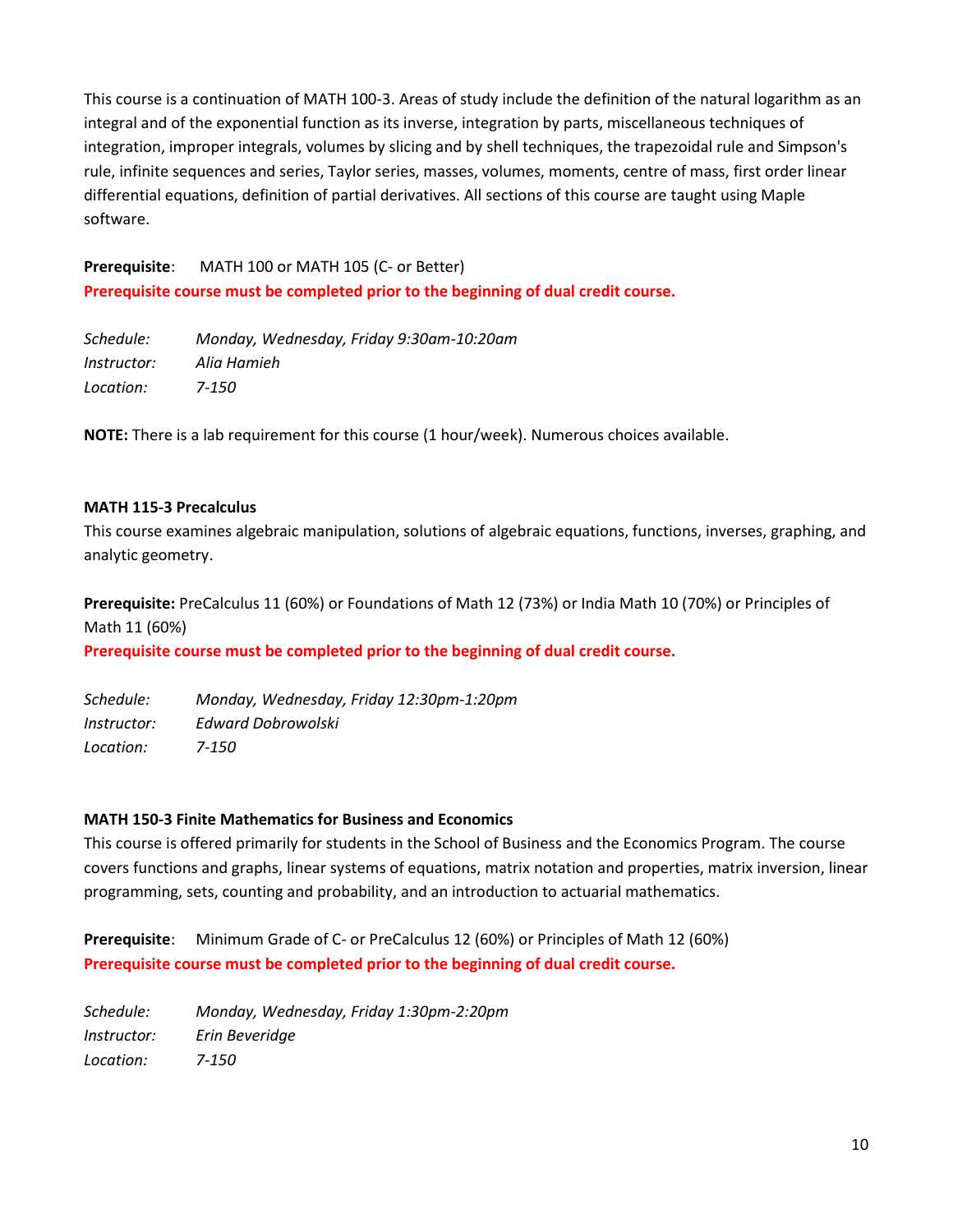## **MATH 152-3 Calculus for Non-majors**

Limits, the derivative, techniques of differentiation, exponential functions and exponential growth, maxima and minima, curve sketching, first order linear differential equations, definite and indefinite integrals, partial derivatives, optimization of functions of several variables, Lagrange multipliers, with applications in the social and physical sciences. Applications may vary somewhat from section to section, depending on student's discipline. Not open to mathematics or computer science majors.

**Prerequisite**: Minimum Grade of C- or PreCalculus 12 (60%) or Principles of Math 12 (60%) **Prerequisite course must be completed prior to the beginning of dual credit course.**

*Schedule: Monday, Wednesday, Friday 8:30am-9:20am Instructor: Brian Schaan Location: 8-166*

## **MATH 190-4 Math for Elementary Educators**

This course develops an understanding of mathematical concepts and relationships used in the elementary school curriculum. The content focus is on numbers and number systems, patterns and relationships, shapes and space, and statistics and probability. Problem solving and deductive reasoning are stressed throughout the course. Students who have taken MATH 100, MATH 105, MATH 152 or equivalent require permission of the Chair.

**Prerequisite**: Foundations of Math 11 (60%) or PreCalculus 11 (60%) **Prerequisite course must be completed prior to the beginning of dual credit course.**

| Schedule:          | Tuesday, Thursday 4:30pm-5:50pm |
|--------------------|---------------------------------|
| <i>Instructor:</i> | Jean Bowen                      |
| Location:          | <i>Online</i>                   |

**NOTE:** There is a lab requirement for this course (1 hour/week) Mondays at 6:30pm.

#### **NREM 100-3 Field Skills**

This course introduces contemporary and traditional field skills in the natural resources including field navigation, outdoor survival, plant and tree identification, basic natural resource measurements, use of GPS, and air photo interpretation. Extensive fieldwork is required.

*Schedule: Tuesday, Thursday 1:30pm-2:20pm Instructor: TBA Location: 8-164*

**NOTE:** There is a lab requirement for this course (3 hour/week). Numerous choices available.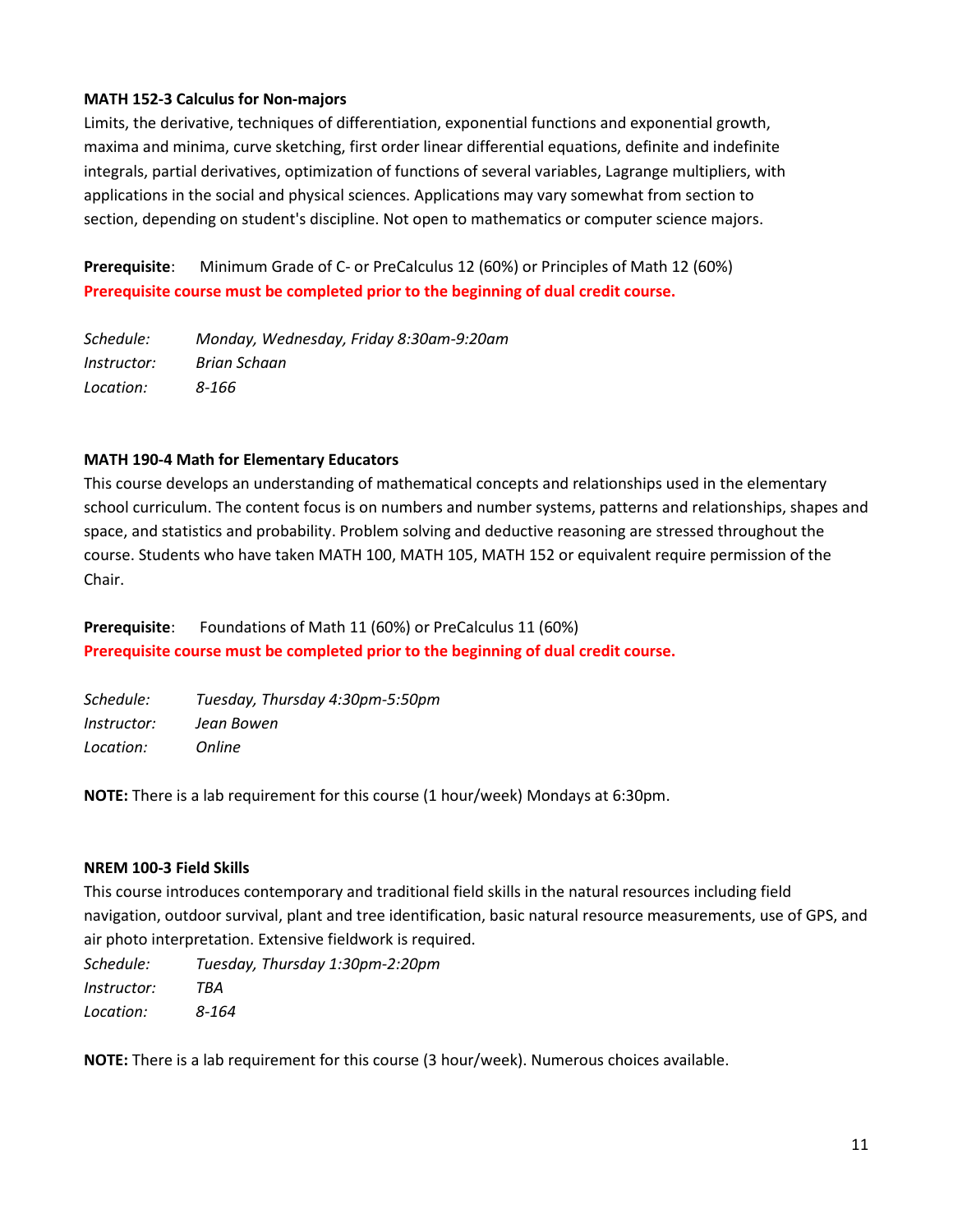## **NREM 110-3 Food, Agriculture and Society**

In this course, students examine a range of choices, values, and uses associated with global and local food systems from social, economic, environmental, health, political and other perspectives. Students gain a broad understanding of how food and agriculture shape society and can contribute to a more sustainable future. Topics include global and local food systems with an emphasis on understanding the nature of current problems and exploring potential solutions.

*Schedule: Monday 6:30pm-9:20pm Instructor: David Connell Location: 5-122*

### **OTRM 100-3 Foundations of Outdoor Recreation and Tourism**

This course introduces the foundations of Recreation and Tourism from the perspective of both the natural and social science. Content includes the history and philosophy of the concept of leisure, the role of leisure, recreation and tourism in students' lives and Western culture, Recreation and Tourism in integrated resource management, and current delivery systems.

*Schedule: Wednesday, Friday 2:30pm-3:50pm Instructor: Jennifer Wigglesworth Location: 7-158*

## **PHYS 100-4 Introduction to Physics I**

This course is the first part of an algebra-based introductory physics course sequence for majors in life and environmental sciences. Topics include physics and measurement, the laws of motion, applications of Newton's second law, work and energy, linear momentum and collisions, static equilibrium, elasticity, law of universal gravitation, laws of thermodynamics, fluid mechanics, and sound waves.

**Prerequisite**: Physics 11 (50% or Better)

**Prerequisite course must be completed prior to the beginning of dual credit course.**

| Schedule:          | Monday, Wednesday, Friday 9:30am-10:20am |
|--------------------|------------------------------------------|
| <i>Instructor:</i> | Meghan (Bridget) Costello                |
| Location:          | 8-164                                    |

**NOTE:** There is a lab requirement for this course (3 hour/week). Numerous choices available.

## **PHYS 110-4 Introductory Physics I: Mechanics**

First part of the calculus-based introductory physics course for majors in physical and mathematical sciences. Covers: Vectors, measurement, motion in one and two dimensions, the laws of motion, application of Newton's laws, work and energy, potential energy, conservation of energy, linear momentum and collisions, rotation of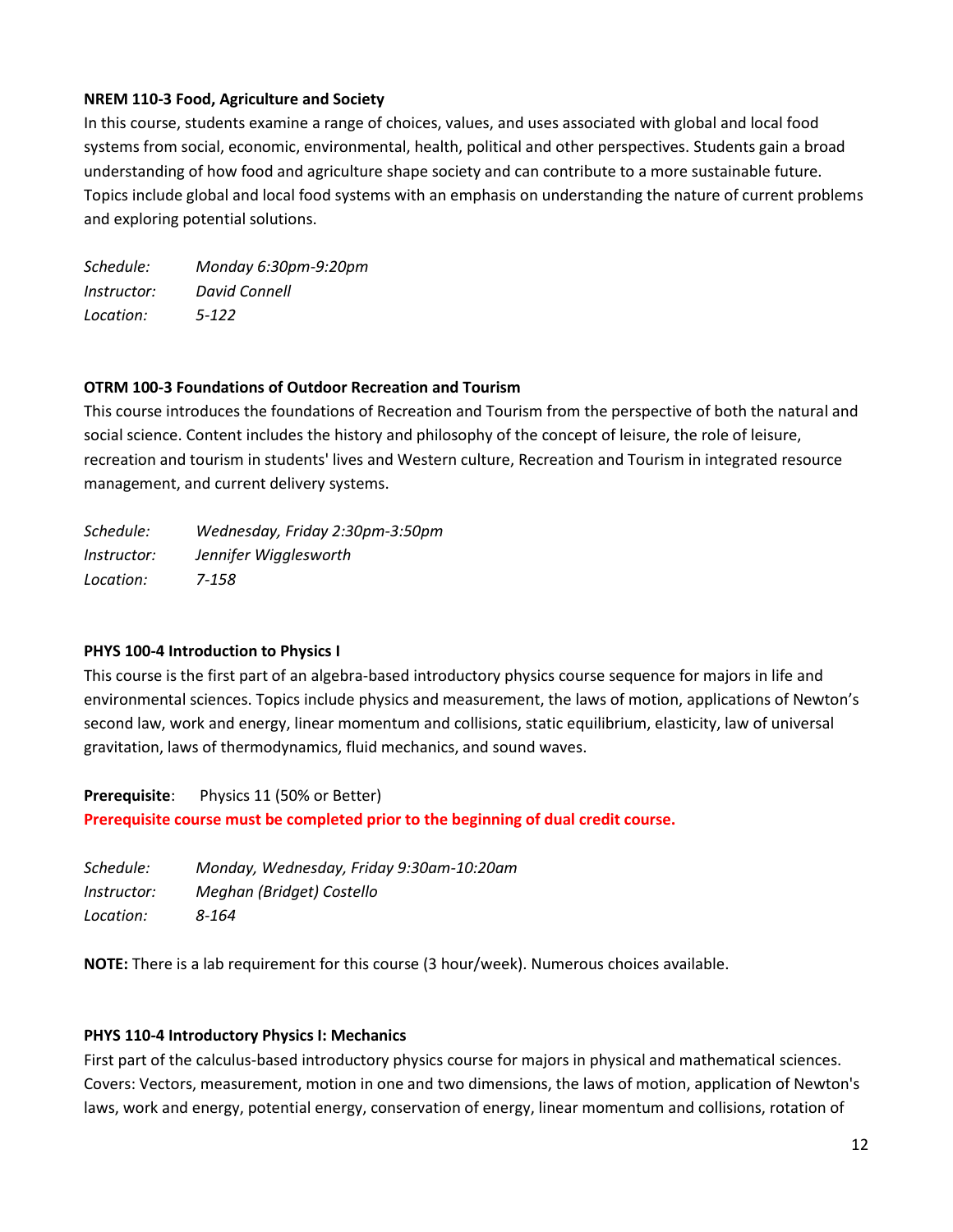rigid bodies, rolling motion, angular momentum, static equilibrium, elasticity, law of universal gravitation, elements of thermodynamics.

**Prerequisite**: Physics 12 (50% or Better) and (Principles of Math 12 (50%) or PreCalculus 12 (50%)) **Prerequisite course must be completed prior to the beginning of dual credit course.**

*Schedule: Monday, Wednesday, Friday 9:30am-10:20am Instructor: Erik Jensen Location: 8-166*

**NOTE:** There is a lab requirement for this course (3 hour/week). Numerous choices available.

## **PHYS 115-4 General Introduction to Physics**

This is an algebra-based introductory physics course for students without Grade 12 Physics. Topics include physics and measurement, the laws of motion and their applications, circular motion, work and energy, electric field, electric potential, DC circuits, magnetic fields and magnetic forces. Students with credit in Physics 12 require permission of the Program Chair.

| Schedule:   | Monday, Wednesday, Friday 1:30pm-2:20pm |
|-------------|-----------------------------------------|
| Instructor: | lan Hartley                             |
| Location:   | 8-164                                   |

**NOTE:** There is a lab requirement for this course (3 hour/week). Numerous choices available.

## **PHYS 150-3 Physics for Future Leaders**

This course examines the physics underlying major technological aspects of modern society and issues of global concern. Through addressing themes such as global warming, the energy problem and alternative sources of energy, nuclear power and nuclear weapons, health and medical technology, pollution of the atmosphere, satellites, telecommunication, and the internet, this course introduces basic physics topics such as motion and energy, atoms and heat, gravity and force, electricity and magnetism, light and electromagnetic waves, radioactivity and nuclear reactions, quantum physics, and relativity. This course requires no scientific or mathematical background and is accessible to students in any discipline.

*Schedule: Monday, Wednesday, Friday 8:30am-9:20am Instructor: Meghan (Bridget) Costello Location: 5-178*

**POLS 100-3 Contemporary Political Issues**